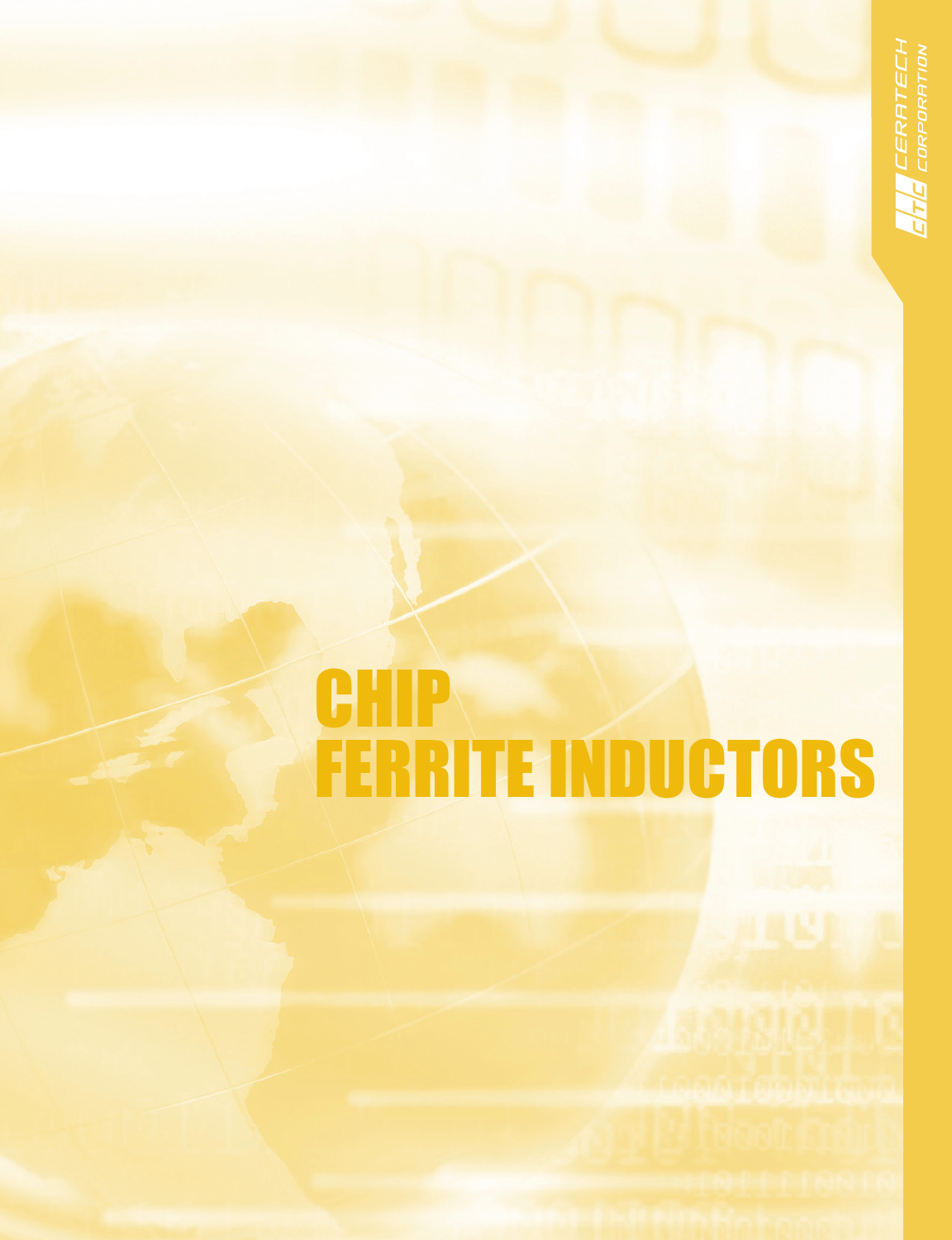

### **CHIP FERRITE INDUCTORS**

#### **Features**

- 1. Ideal for high density surface mount applications as magnetic shield eliminates crosstalk.
- 2. Highly reliable in wide temperature and humidity range. Superior Q characteristics in wide frequency.
- 3. Terminal electrode has excellent solder heat resistance.
- 4. Lead Free (RoHS Compliant)
- 5. Halogen Free (IPC4101B Compliant)

#### **Applications**

- 1. Prevention of electromagnetic interference to signals on the secondary side of electronic equipment.
- 2. Noise Suppression in HDTV, Portable device, computers and peripheral devices.

. . . . . . . . .

#### **Ordering Information**



- (1) Series
- (2) Material & Design
- (3) Dimensions First two digits : length(mm) Last two digits : width(mm)
- (4) Inductance First two digits are inductance values. Last digit is the number of zero.

#### **Shape and Dimensions**



|  |                     |                                   | UIII.IIIIIIIIIIIIIII00001           |                                     |                                      |  |  |
|--|---------------------|-----------------------------------|-------------------------------------|-------------------------------------|--------------------------------------|--|--|
|  | <b>Type</b>         |                                   | W                                   |                                     | C                                    |  |  |
|  | $FI$ - $\Box$ 1005- | $1.0 + 0.05$<br>$[.039 \pm .002]$ | $0.5 + 0.05$<br>$[.020 \pm .002]$   | $0.5 + 0.05$<br>$[.020 \pm .002]$   | $0.20 \pm 0.10$<br>$[.008 \pm .004]$ |  |  |
|  | FI-□1608-           | $1.6 + 0.15$<br>$[.063 \pm .006]$ | $0.8 + 0.15$<br>$[.031 \pm .006]$   | $0.8 + 0.15$<br>$[.031 \pm .006]$   | $0.30 + 0.20$<br>$[.012 \pm .008]$   |  |  |
|  | $FI$ - $\Box$ 2012- | $2.0 + 0.2$<br>$[.079 \pm .008]$  | $1.25 + 0.2$<br>$[.049 \pm .008]$   | $0.85 + 0.2$<br>$[.033 \pm .008]$   | $0.50 + 0.30$<br>$[.020 \pm .012]$   |  |  |
|  |                     | $2.0 + 0.2$<br>$[.079 \pm .008]$  | $1.25 \pm 0.2$<br>$[.049 \pm .008]$ | $1.25 \pm 0.2$<br>$[.049 \pm .008]$ | $0.50 + 0.30$<br>$[.020 \pm .012]$   |  |  |
|  | $FI$ - $\Box$ 3216- | $3.2 + 0.2$<br>[.126 $\pm$ .008]  | $1.6 + 0.2$<br>$.063 \pm .0081$     | $1.3 \pm 0.2$<br>$.051 \pm .008$ ]  | $0.50 \pm 0.30$<br>$[.020 \pm .012]$ |  |  |

#### (5) Tolerance  $K : \pm 10\%$  $M : \pm 20\%$ .

(6) Termination J : Nickel barrier

(7) Packaging

B : Bulk Package

- T : Tape & Reel ( $\varnothing$  178mm [ 7 inches ])
- L : Tape & Reel ( $\varnothing$  254mm [ 10 inches ])

unit : mm [ inches ]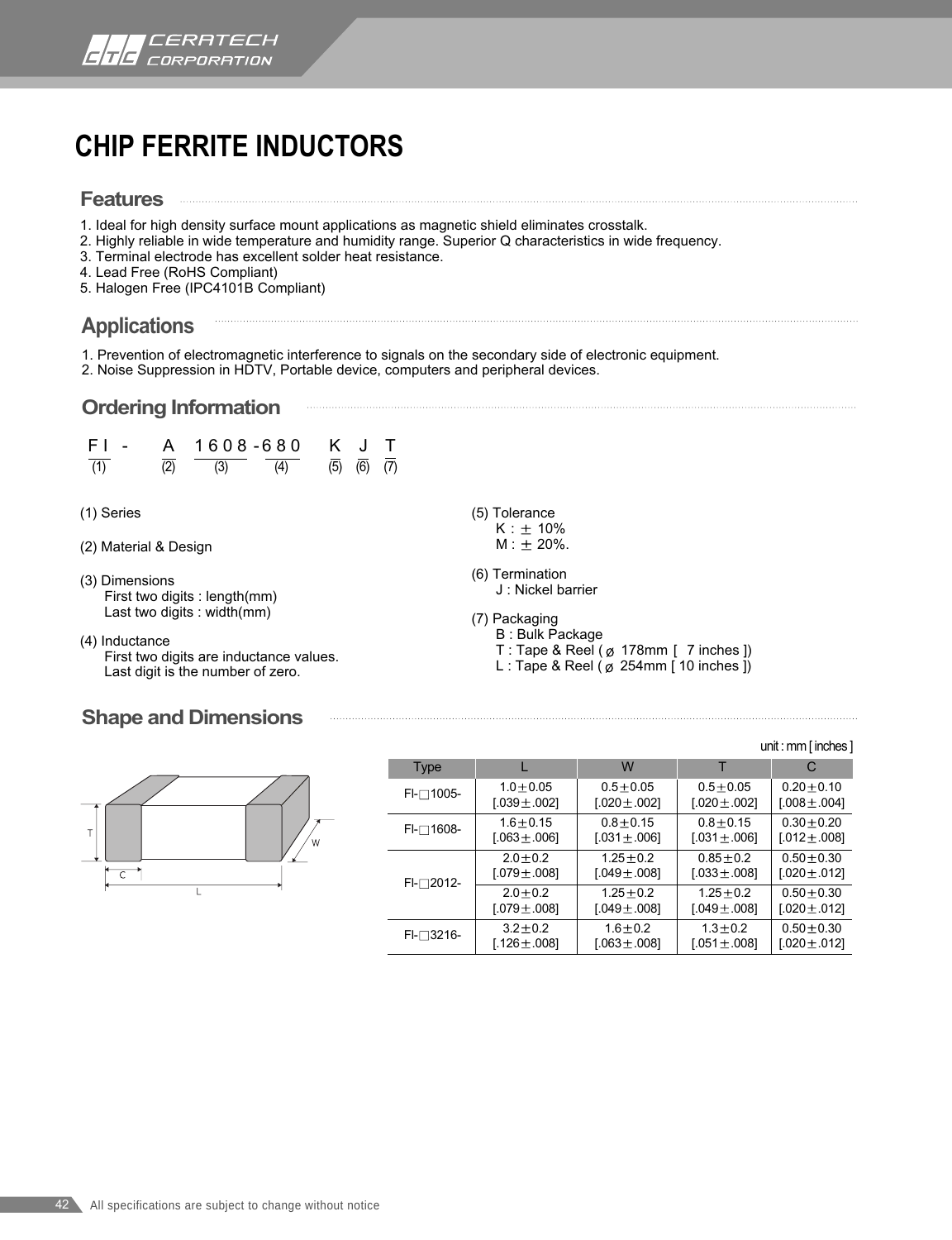## CHIP FERRITE INDUCTORS

#### FI3216

| Part No.                      | Inductance       |           | $\Omega$        |                 | L.Q test<br>frequency | SRF(MHz)         |                  | DCR(m <sub>Ω</sub> ) |                  | Rated<br>Current |
|-------------------------------|------------------|-----------|-----------------|-----------------|-----------------------|------------------|------------------|----------------------|------------------|------------------|
|                               | $\mu$ H          | Tolerance | min.            | typ.            | (MHz)                 | min.             | typ.             | max.                 | typ.             | $(mA)$ max.      |
| FI-A3216-470□□□               | 0.047            |           | 20              | 60              | 50                    | 320              | 400              | 150                  | 80               | 300              |
| $FI-A3216-560$                | 0.056            |           | 20              | 60              | 50                    | $\overline{300}$ | 360              | 150                  | $\overline{80}$  | $\overline{300}$ |
| FI-A3216-680□□□               | 0.068            |           | $\overline{20}$ | 60              | 50                    | 280              | 330              | 150                  | 100              | 300              |
| FI-A3216-820                  | 0.082            |           | $\overline{20}$ | 60              | 50                    | 255              | 300              | 150                  | 100              | 300              |
| $FI-A3216-101$                | 0.10             |           | $\overline{25}$ | $\overline{50}$ | $\overline{25}$       | 235              | 280              | $\overline{200}$     | 100              | 250              |
| FI-A3216-121□□□               | 0.12             |           | $\overline{25}$ | 50              | 25                    | 220              | 260              | $\overline{200}$     | 100              | 250              |
| $FI-A3216-151$                | 0.15             |           | $\overline{25}$ | $\overline{50}$ | $\overline{25}$       | $\overline{200}$ | $\overline{240}$ | 200                  | 100              | 250              |
| FI-A3216-181□□□               | 0.18             |           | $\overline{25}$ | 50              | $\overline{25}$       | 185              | 220              | $\overline{200}$     | 100              | 250              |
| $FI-A3216-221$                | 0.22             |           | 25              | $\overline{50}$ | 25                    | 170              | $\overline{200}$ | 250                  | $\overline{120}$ | 250              |
| FI-A3216-271□□□               | 0.27             |           | $\overline{25}$ | 50              | $\overline{25}$       | 150              | 180              | 250                  | 120              | 250              |
| FI-A3216-331□□□               | 0.33             |           | $\overline{25}$ | $\overline{50}$ | $\overline{25}$       | 145              | 170              | $\overline{300}$     | 130              | 250              |
| FI-A3216-391□□□               | 0.39             |           | $\overline{30}$ | $\overline{50}$ | $\overline{25}$       | 135              | 160              | $\overline{300}$     | 150              | $\overline{200}$ |
| FI-A3216-471                  | 0.47             |           | $\overline{30}$ | 50              | $\overline{25}$       | $\overline{125}$ | $\overline{145}$ | 300                  | 150              | 200              |
| FI-A3216-561□□□               | 0.56             |           | 30              | $\overline{50}$ | $\overline{25}$       | 115              | 135              | 350                  | 170              | 150              |
| $FI-A3216-681$                | 0.68             |           | $\overline{30}$ | $\overline{50}$ | $\overline{25}$       | 105              | 125              | 350                  | 250              | 150              |
| FI-A3216-821□□□               | 0.82             |           | 30              | 50              | $\overline{25}$       | 100              | 115              | 400                  | 300              | 150              |
| $FI-B3216-102$                | 1.0              |           | 45              | 80              | 10                    | $\overline{75}$  | 90               | 250                  | 130              | 100              |
| FI-B3216-122□□□               | 1.2              | $+10%$    | 45              | 80              | 10                    | 65               | 80               | $\overline{300}$     | 150              | 100              |
| FI-B3216-152□□□               | 1.5              | ±20%      | $\overline{45}$ | 80              | 10                    | 60               | 70               | $\overline{300}$     | 170              | 100              |
| FI-B3216-182                  | 1.8              |           | 45              | 80              | 10                    | 55               | 66               | 500                  | 250              | 100              |
| FI-B3216-222000               | $\overline{2.2}$ |           | $\overline{45}$ | 80              | 10                    | $\overline{50}$  | $\overline{58}$  | 600                  | $\overline{300}$ | $\overline{50}$  |
| FI-B3216-272                  | 2.7              |           | 45              | 80              | 10                    | 45               | 53               | 600                  | $\overline{300}$ | 50               |
| FI-B3216-332                  | 3.3              |           | 45              | 85              | 10                    | 41               | 49               | $\overline{700}$     | 350              | 50               |
| FI-B3216-392 <sub>[1]</sub>   | 3.9              |           | 45              | 85              | $\overline{10}$       | 38               | 45               | 800                  | 400              | $\overline{50}$  |
| FI-B3216-472000               | 4.7              |           | 45              | 85              | 10                    | 35               | 41               | 800                  | 400              | 50               |
| FI-C3216-562□□□               | 5.6              |           | 50              | 65              | 4                     | 32               | $\overline{38}$  | 600                  | 300              | 50               |
| FI-C3216-682□□□               | 6.8              |           | 50              | 65              | 4                     | 29               | 34               | 600                  | 300              | 50               |
| FI-C3216-822                  | 8.2              |           | $\overline{50}$ | $\overline{65}$ | 4                     | $\overline{26}$  | $\overline{31}$  | 600                  | 330              | $\overline{50}$  |
| FI-C3216-103□□□               | 10.0             |           | $\overline{50}$ | 65              | $\overline{2}$        | $\overline{24}$  | 28               | 700                  | 380              | 50               |
| FI-C3216-123                  | 12.0             |           | $\overline{50}$ | 65              | $\overline{2}$        | 22               | $\overline{26}$  | 900                  | 450              | 25               |
| FI-C3216-153□□□               | 15.0             |           | $\overline{35}$ | $\overline{45}$ | $\mathbf{1}$          | $\overline{19}$  | $\overline{23}$  | 1100                 | 550              | $\overline{25}$  |
| $FI$ -C3216-183 $\Box$ $\Box$ | 18.0             |           | 35              | 45              | $\mathbf{1}$          | 18               | 21               | 1500                 | 800              | $\overline{25}$  |
| FI-C3216-223□□□               | 22.0             |           | 35              | 45              | 1                     | 16               | 19               | 1500                 | 800              | $\overline{25}$  |
| FI-C3216-273□□□               | 27.0             |           | 35              | 45              | 1                     | 14               | 17               | 1500                 | 800              | $\overline{25}$  |
| FI-C3216-333□□□               | 33.0             |           | 35              | 45              | 0.4                   | 13               | 16               | 1600                 | 850              | $\overline{25}$  |
| FI-C3216-473□□□               | 47.0             |           | 35              | 45              | 0.4                   | 10               | 14               | 2500                 | 1800             | 25               |

SRF : Self-Resonant Frequency. DCR : DC Resistance  $%$  Test equipment : HP4291 + HP16192A : HP4285 + HP16334A